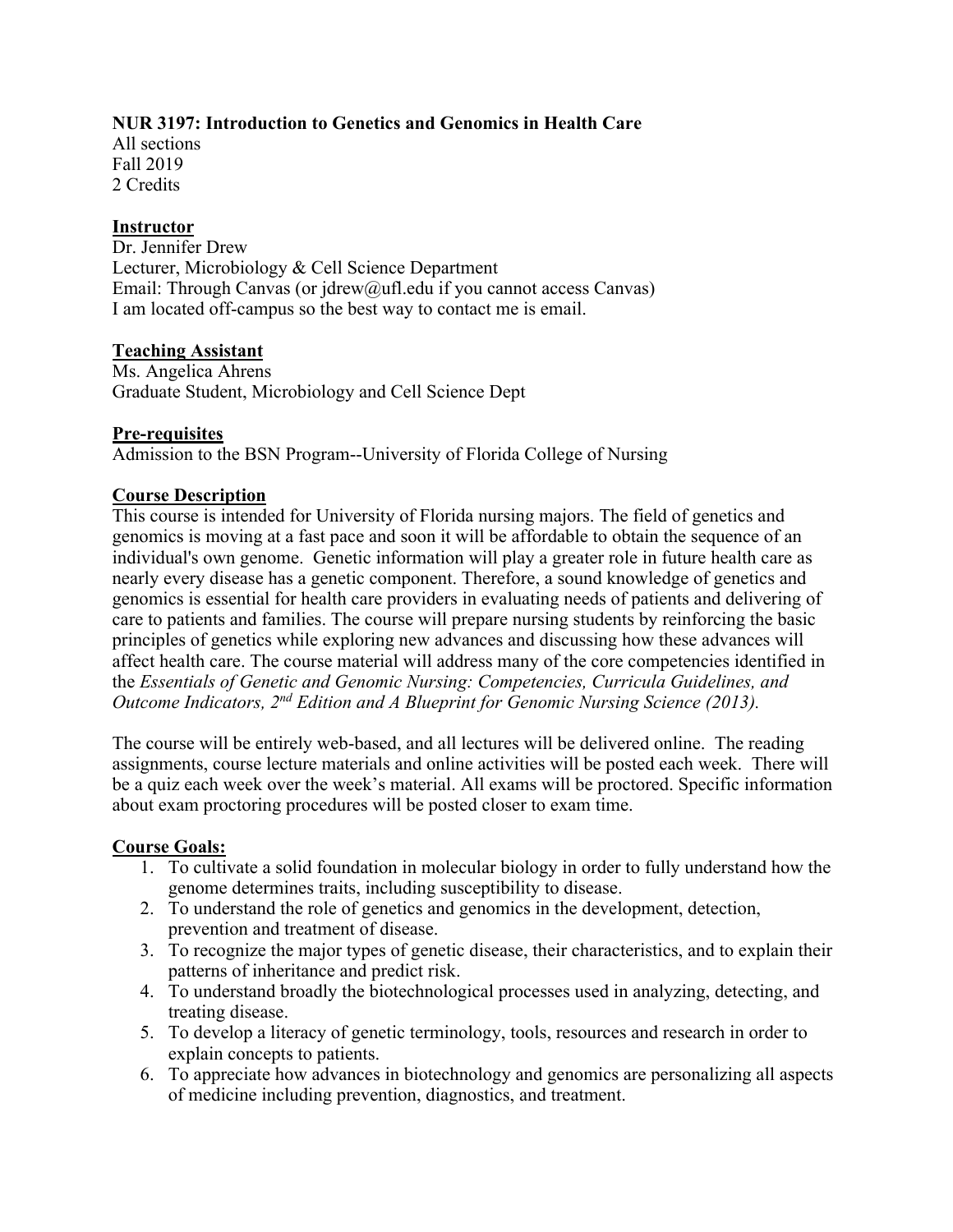# **List of Topics**

| Module         | Dates             | Topic                                                          |  |
|----------------|-------------------|----------------------------------------------------------------|--|
|                | Aug 20 - 26       | Introduction to course                                         |  |
| 1              |                   | Overview of Genetics                                           |  |
|                |                   | DNA structure and replication                                  |  |
| $\overline{2}$ | Aug $27 -$ Sept 2 | Gene Action: From DNA to trait                                 |  |
|                |                   | Gene expression control                                        |  |
| 3              | Sept $3 - 9$      | Mutations                                                      |  |
| $\overline{4}$ | Sept 10 - 16      | Chromosome assortment and genetic recombination                |  |
| 5              | Sept 17 - 23      | Single gene inheritance                                        |  |
|                |                   | Pedigree analysis                                              |  |
| 6              | Sept $24-30$      | Beyond Mendel's Laws                                           |  |
| 7              | Oct 1 - 7         | Sex-linked inheritance                                         |  |
|                |                   | Epigenetics                                                    |  |
| 8              | Oct 8 - 14        | Chromosomal abnormalities                                      |  |
|                |                   |                                                                |  |
| 9              | Oct 15 - 21       | Genetic technology                                             |  |
| 10             | Oct 22 - 28       | Human Genome Project                                           |  |
|                |                   | Genetic Variation                                              |  |
| 11             | Oct $29 - Nov 4$  | Genetics of common diseases - Genetics of Behavioral Disorders |  |
| 12             | Nov 5 - 11        | Cancer                                                         |  |
| 13             | Nov 12 - 18       | Genetic testing and treatment                                  |  |
|                | Nov $19 - Dec 1*$ | Personal genomics                                              |  |
| 14             |                   | Precision Medicine                                             |  |
|                |                   | Pharmacogenetics                                               |  |

\*Extended week due to Thanksgiving

Quizzes are due on the last day of the module week. For example, Module 5 quiz is due on Sept 23 and must be submitted by 11:59 PM on that day.

### **Recommended Textbook (Highly recommended)**

Lewis, R. (2018). Human Genetics: Concepts and Applications, (12th ed.) Boston: McGraw-Hill Publishers. ISBN 9781259937019.

This textbook is available as an All Access Smartbook.

Specific reading assignments are posted in each module. Through the smartbook app, there are supplementary self-quizzes and activities.

# **E-learning system - Canvas**

The course will be managed entirely through the e-Learning in Canvas. If you are not familiar with this system, you need to become acquainted with it for this course. The elearning homepage contains tips and tutorials for students as well as computer requirements. It is your responsibility to become familiar with Canvas and to ensure that you have the appropriate browsers, settings, internet speed, etc. For any technical questions regarding Canvas, please visit the LSS site (https://wiki.helpdesk.ufl.edu/FAQs/E-Learning) and/or the UF Help desk

(http://helpdesk.ufl.edu/). They can address technical issues such as not being able to view course materials, not being able to access the quizzes, not being able to send mail, etc. **All technical issues/questions/comments should go to the Help Desk first (352-392-HELP).**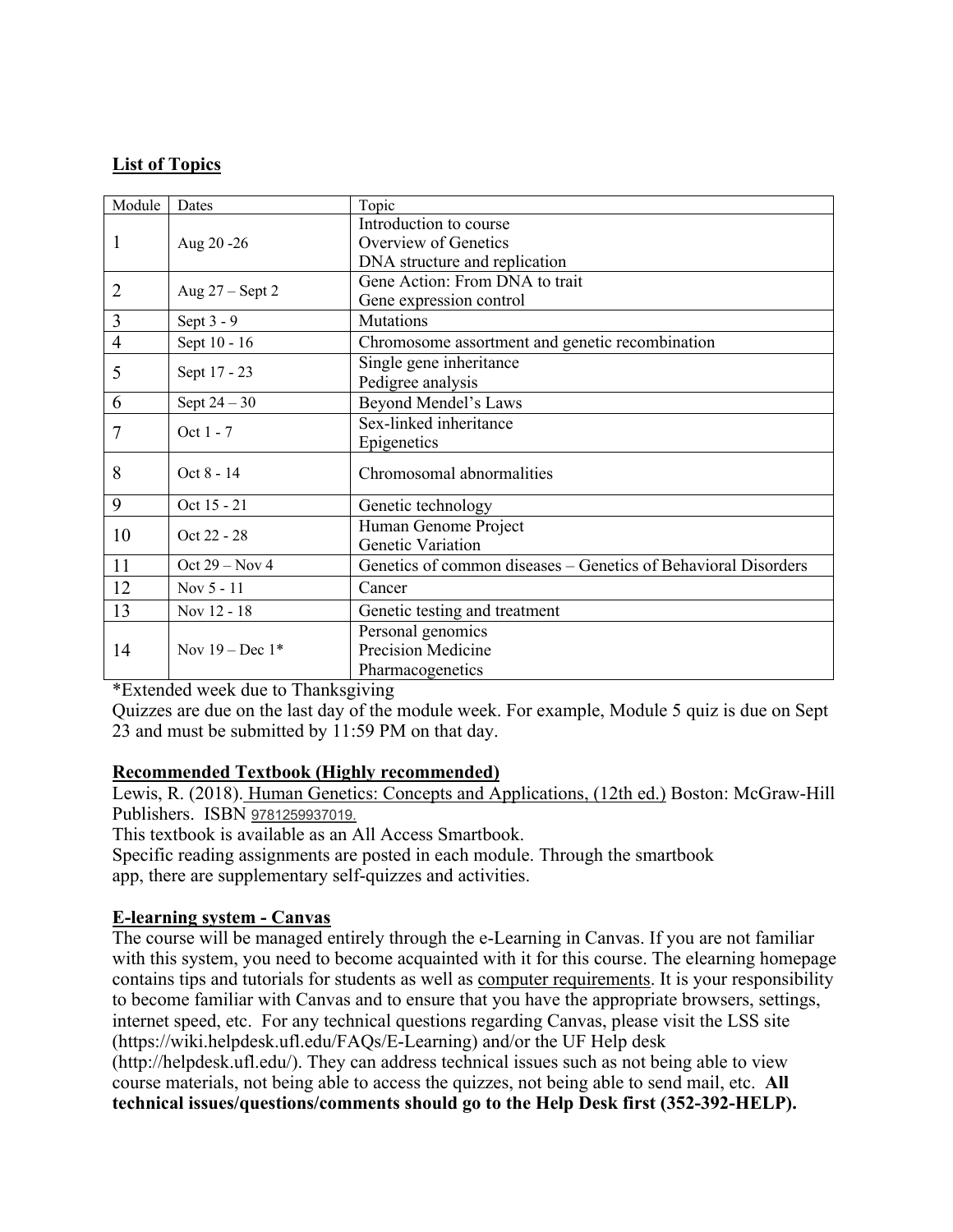They are the experts. The Help Desk suggests that if you encounter any problem (error messages, etc.) that you take a screen shot of the problem and save it. This will help the Help Desk in fixing your problem.

### **Office Hours**

Since this is a web-based course and I am off-campus, my office hours will be online by appointment. The office hours will be conducted with Zoom in Canvas. Please see the welcome module material in Canvas for more information on how to use the conferencing tool. Prior to exams, there will be open QandAs on Zoom.

## **Email and Announcements**

All email communication regarding this course will be done through the Conversations tool (Inbox) of Canvas. This mail system is private and secure. It is your responsibility to check your Canvas mail and Announcements **frequently** to stay updated on the course. Please check the course site a minimum of two times per week to be certain that you are not missing any important communications. As the instructor, I will respond to your questions and emails as promptly as I can. By maintaining all email communication through Canvas instead of other email domains, it reduces the chance that discussions will get lost among outside accounts.

## **Course structure**

The course is structured as 14 Modules – approximately one each per week of the semester. Each module focuses on a different topic. The topics build on each other so in order to understand a topic in Module 6, for example, it is necessary that you understand the material from Module 1. An entire module's worth of material is posted at once.

New modules open on **Tuesdays.** Start by navigating to the Modules page. Then, click on the appropriate Module. For each module, there will be several items to complete. The first item will always list the **specific learning objectives** for the week. Keep the learning objectives in mind as you learn the material. If you meet the learning objectives, you should do very well on the quiz and the exams. After reading the learning objectives, please go through the material in the order presented. The next item in the list will usually be the reading assignment, followed by the lectures, and links to any online tutorials or modules. After you go through the material in the order presented, you are always free to return and visit any of the content. The welcome video will give an example of the types of course content and how it will be presented. The pdf of the lecture slides of each module will also be posted for your convenience. This convenience is for students who wish to print out the slides and follow along with the lecture, study the notes later, etc. The lectures slides will only be available in pdf format.

Each module includes a quiz. Quizzes are usually due on **Mondays** by 11:59 PM. The material will be available to you throughout the semester, but once a quiz due date passes, you can no longer submit the quiz for credit. This due date means that both of your quiz attempts must be completed by midnight on Monday nights. If you only attempt a quiz once before due date on Monday, that quiz grade is the only one that will count. (See below for more info on quizzes). For those of you who like to work ahead, modules will be available generally 2 weeks in advance of their scheduled weeks throughout the semester. I will try to open the modules as much in advance as I can.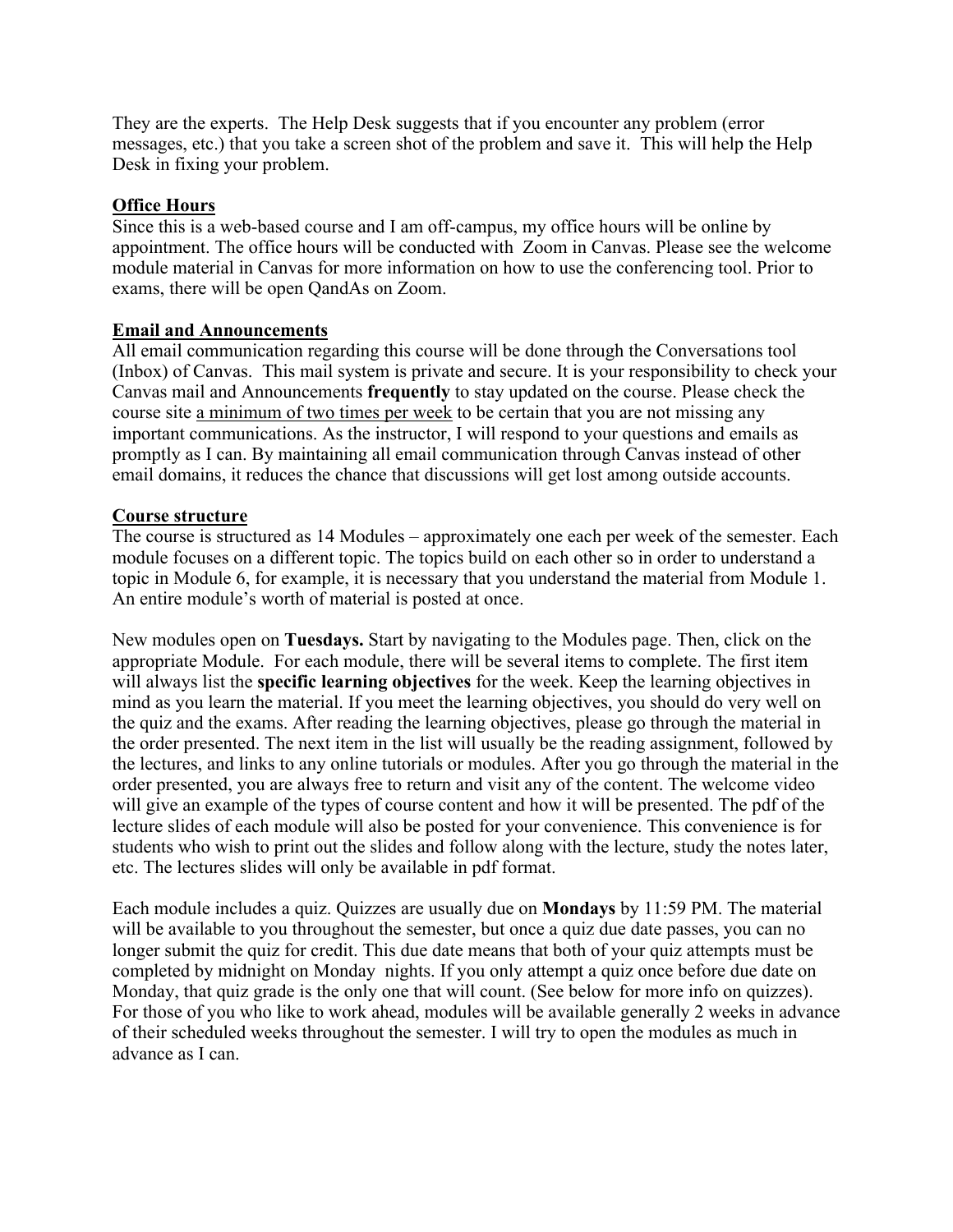# **Assessments**

# **Exams**

Four proctored, non-cumulative exams will be administered throughout the semester. Each exam is worth 15% of your grade. All exams will be proctored and taken with a remote proctor service. Specific details regarding the exams will be given closer to the exam dates. If an exam is taken without approved proctoring arrangements, credit will not be given and the score will be a zero. If it is detected that a student's e-Learning account was signed into by more than one instance during an exam (i.e., two individuals signed into the same student account during an assessment), credit will not be given and the score will be zero.

Exam Dates will be announced at the beginning of the class.

## **Quizzes**

Brief quizzes will be given that cover each module. These short quizzes need to be completed by **Monday evening by 11:59 PM** of each module's week. See dates listed above for due dates for each quiz. Following the modules according to the weekly schedule ensures timely participation and progress in the course. These quizzes are a learning tool so you may take each quiz up to **two times each** and only your highest score of each week's quiz will be recorded for a grade. Your quizzes will count for **20%** of your final grade. You can drop your 3 lowest quiz scores. Your dropped quiz grades will include any quizzes you miss for **any** reason. This includes minor illness, travel, conferences, and **technical problems** etc. Rarely, technical issues may occur while you are taking the timed quiz, and any quizzes affected by technical problems will count against your drops. A quiz will not be re-opened or reset if it is interrupted by technical difficulties. (NOTE: A slow Internet connection may affect timed quizzes, but it is your responsibility to use a connection at the speed suggested in the LSS homepage.)

### **Grade Corrections/Adjustments**

Following the close of each quiz/exam window, you have 10 calendar days to contest your quiz/exam grade in a Canvas email to me (i.e., a student cannot request a grade correction on quiz 2 during the last week of the course). Any request for a grade adjustment should include a fully written justification, with evidence if possible, in support of the proposed grade change (i.e. why is the proposed answer a better fit or equally as good a fit as the answer on the grade key). Since course grades are submitted within a few days after the last exam, you will not have the full 10 days to contest the last exam. *Please note that you can ask a question about or discuss any quiz/exam question at any time during the semester for the purposes of understanding and education.* 

### **Student Participation: Discussion Board Posts**

To facilitate communication and participation, there will be discussion boards for student engagement with the material and each other. You will be divided into discussion groups. More information will be provided in the course on the discussion board activities. Your participation in the discussion will count for 5% of your final grade and will be determined by substantive and thoughtful posts.

### **Genetics in the News Presentation**

It is nearly impossible to read a news site without learning about a new medical breakthrough or treatment that is because of genetics and genomics advances. An objective of this course is to understand the contribution and relevance of genetics to our health. Sometimes, these genetic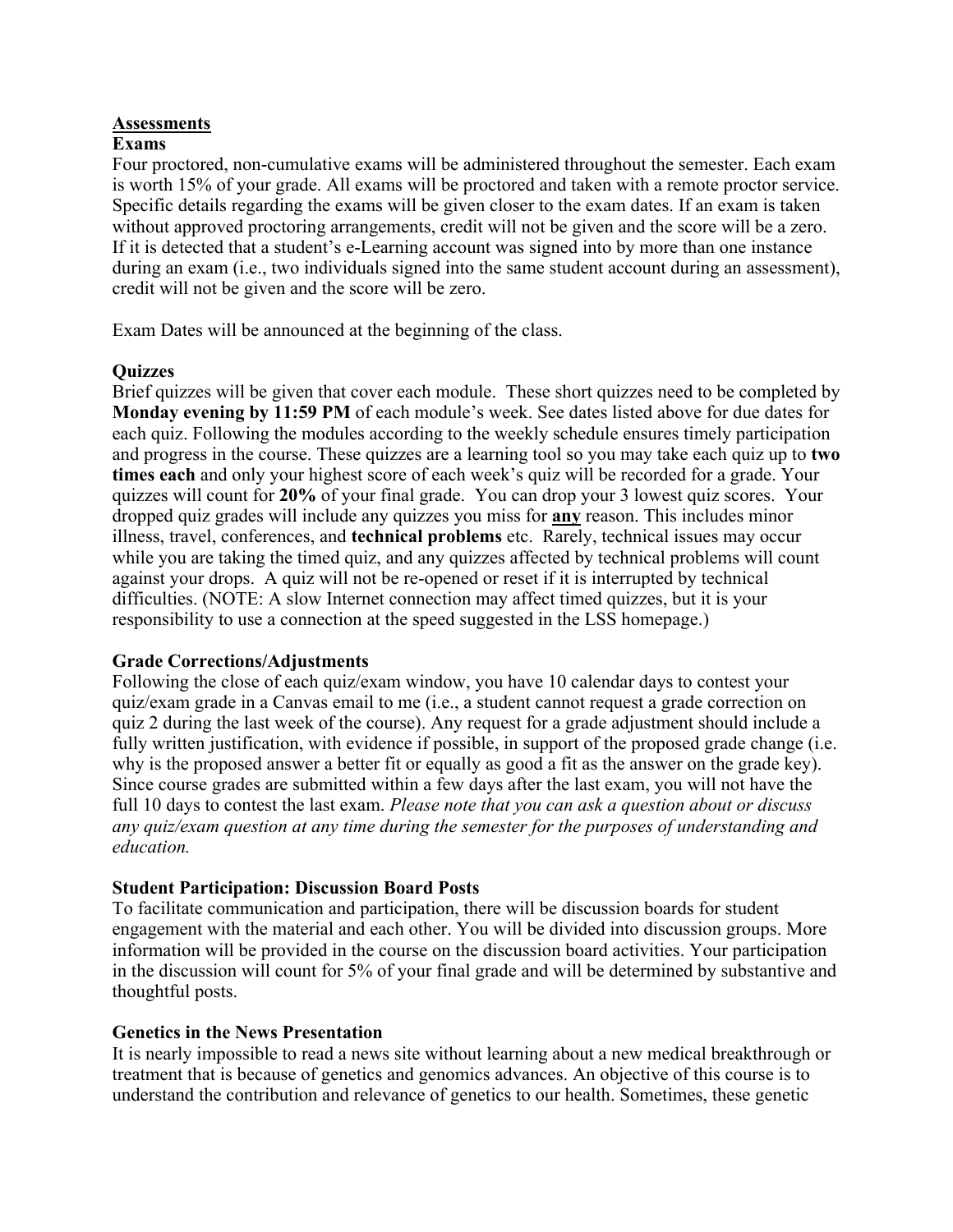advances may prompt ethical or legal debate. To promote discussion and to better understand the role of genetics in our health care and society, there will be a short written assignment in which you will write a brief blog style post on an issue, discovery, disease not covered in the course material. This assignment will count for 10% of your final grade. Further instructions on this assignment will be provided.

|                        | % of Final grade |
|------------------------|------------------|
| Exam 1                 |                  |
| Exam 2                 | 15               |
| Exam 3                 | 15               |
| Exam 4                 | 15               |
| Quiz grade*            | 15               |
| Genetics in the News   | 10               |
| Discussion assignments | 15               |
|                        |                  |

\*3 of the lowest quiz scores will be dropped. Missed quizzes count as a zero.

### **Grading Scale**

| A            | $95-100(4.0)$ |                       |
|--------------|---------------|-----------------------|
| $A -$        | 93-94         | (3.67)                |
| $B+$         | 91-92         | (3.33)                |
| B            | 84-90         | (3.0)                 |
| B-           | 82-83         | (2.67)                |
| C+           | 80-81         | (2.33)                |
| $\mathsf{C}$ | 74-79         | $(2.0)$ **            |
| $C-$         | 72-73         | (1.67)                |
| $D+$         | 70-71         | (1.33)                |
| D            | 64-69         | (1.0)                 |
| D-           | 62-63         | (0.67)                |
| Ε            |               | $61$ or below $(0.0)$ |
|              |               |                       |

\*\* 74 is the minimal passing grade.

### **No extra credit is given in this course.**

### **Make up and attendance policy**

Requirements for make-up exams, and other work are consistent with university policies that can be found at: https://catalog.ufl.edu/ugrad/current/regulations/info/attendance/aspx. Since the course is online and the material can be accessed at your convenience, missed weekly quizzes will count as one of your three dropped quiz grades. If a serious illness or unexpected event (surgery, etc) results in multiple missed quizzes in a row, please contact me and we will discuss options pending appropriate documentation. Exams are to be proctored and taken during the window they are scheduled. If an exam is taken without approved proctoring arrangements, credit will not be given and the score will be a zero. There are no make-ups for exams without prior notification and without proper documentation for an excused event or activity. As a student, it is your choice to take all quizzes and exams. If you choose to not take a quiz or exam because of another unexcused activity (work, social engagement, etc), then you will get a zero for the grade.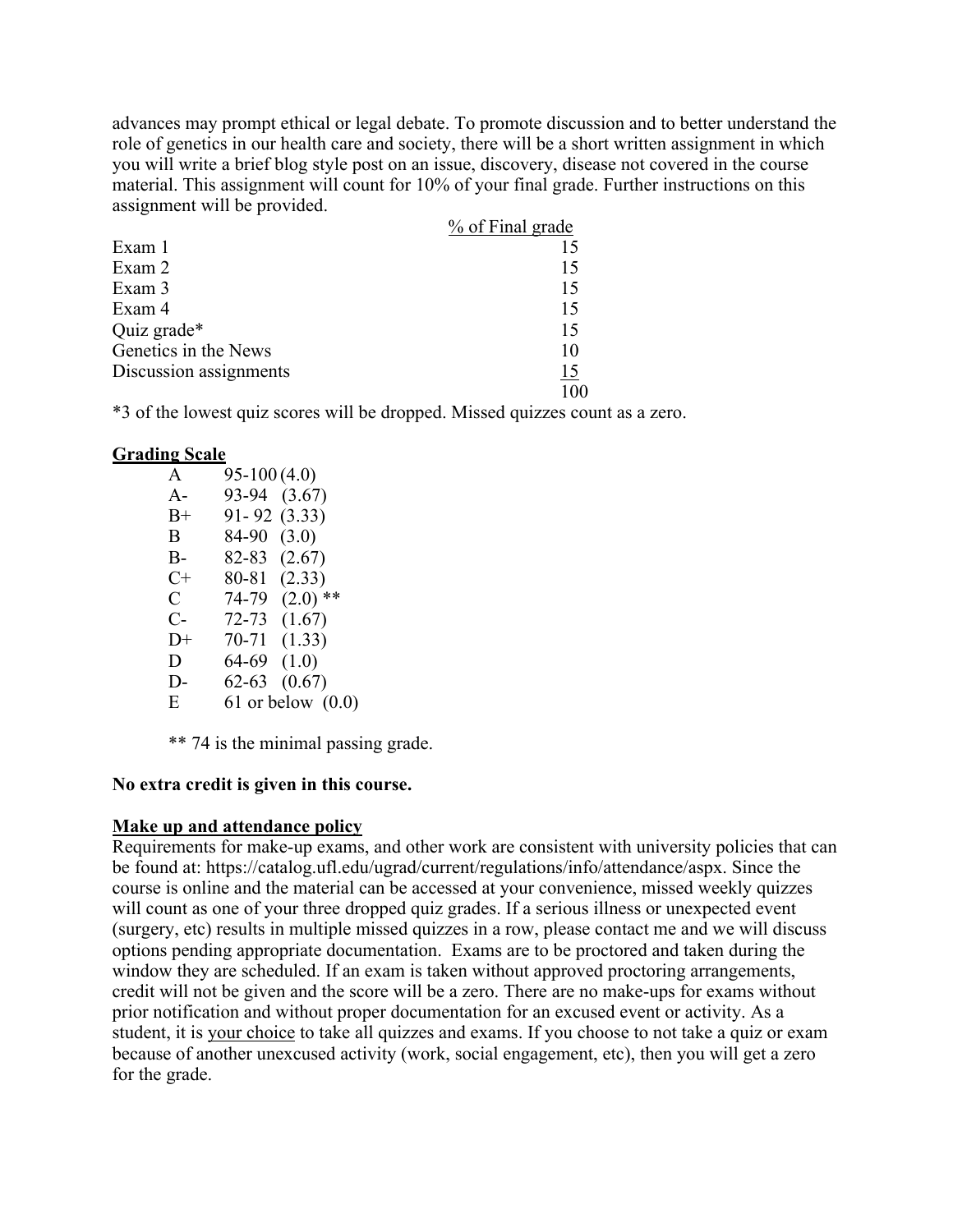# **Academic Honesty**

As a student at the University of Florida, you have committed yourself to uphold the Honor Code, which includes the following pledge: "We, the members of the University of Florida community, pledge to hold ourselves and our peers to the highest standards of honesty and integrity." You are expected to exhibit behavior consistent with this commitment to the UF academic community, and on all work submitted for credit at the University of Florida, the following pledge is either required or implied: "On my honor, I have neither given nor received unauthorized aid in doing this assignment."

It is assumed that you will complete all work independently in each course unless the instructor provides explicit permission for you to collaborate on course tasks (e.g. assignments, papers, quizzes, exams). Furthermore, as part of your obligation to uphold the Honor Code, you should report any condition that facilitates academic misconduct to appropriate personnel. It is your individual responsibility to know and comply with all university policies and procedures regarding academic integrity and the Student Honor Code. Violations of the Honor Code at the University of Florida will not be tolerated. Violations will be reported to the Dean of Students Office for consideration of disciplinary action. For more information regarding the Student Honor Code, please see: http://www.dsoufl.ed/SCCR/honorcodes/honorcode.php.

## **Additional comments regarding academic integrity**:

Students are encouraged to discuss material with each other from the course, help each other understand concepts, study together, and even discuss assessment questions with each other once the quiz window is closed. However, the following is considered academic dishonesty, and I expect that no student will ever do any of the following:

- Have another person complete a quiz for you
- Copy another student's quiz in this course
- Collaborate with anyone while taking a quiz in this course
- Discuss the questions and answers of a quiz with other students while the quiz window is still open
- Manipulate and/or distribute any materials provided in this course for any purpose (including course lecture slides).
- Use any notes, slides, posts, etc. provided by a previous student in the course

# **Software Use**

All faculty, staff, and students of the University are required and expected to obey the laws and legal agreements governing software use. Failure to do so can lead to monetary damages and/or criminal penalties for the individual violator. Because such violations are also against University policies and rules, disciplinary action will be taken as appropriate.

# **Campus Helping Resources**

Students experiencing crisis or personal problems that interfere with their general well-being are encouraged to utilize the university's counseling resources. The Counseling & Wellness Center